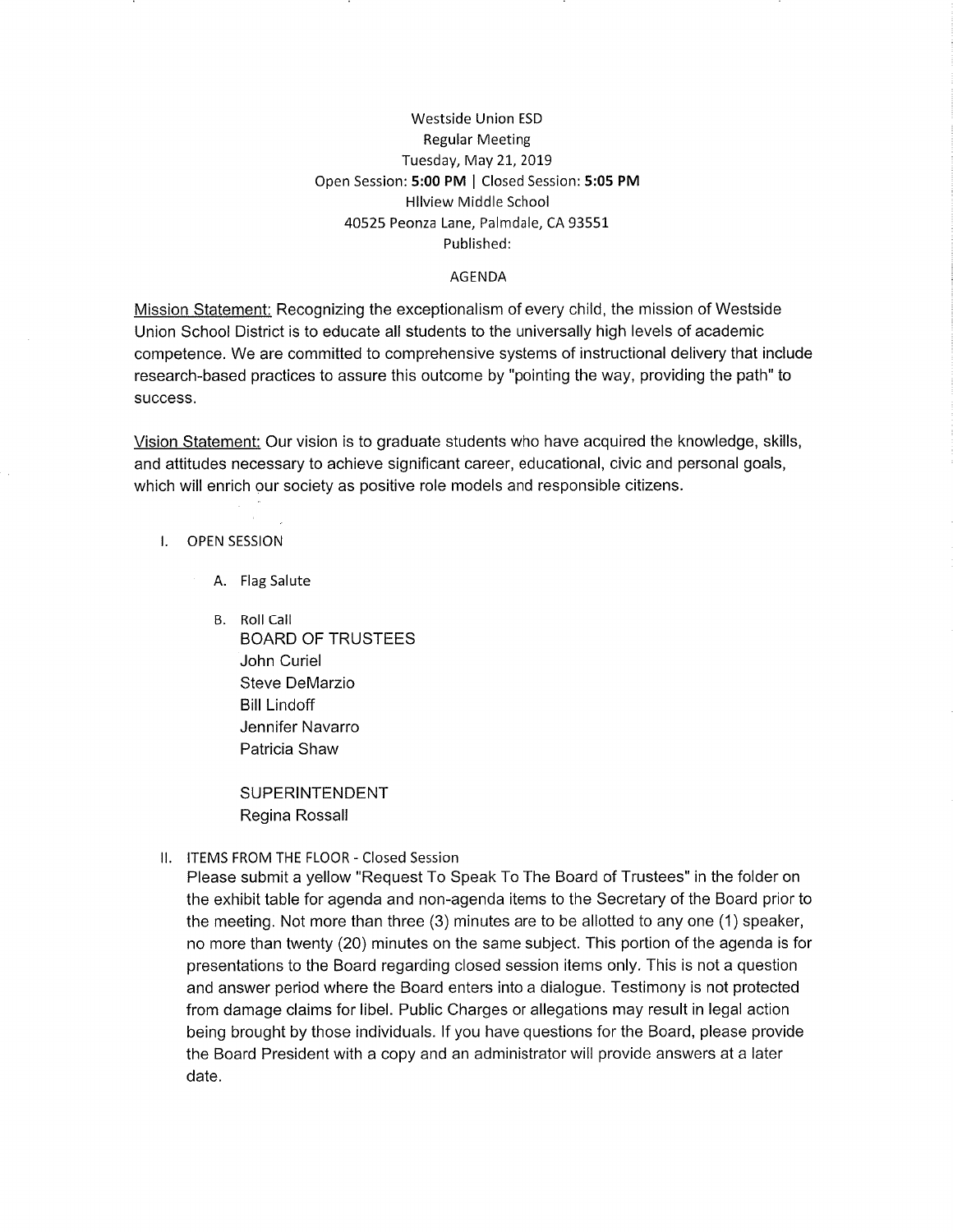#### III. CLOSED SESSION

- A. Conference with Labor Negotiators (Gov't Code 554957,6)
- B. Existing/Anticipated/Pending Litigation (Gov't Code 554956,9)
- C. Conference with Real Property Negotiator
- D. Public Employee Discipline/Dismissal/Release/Appointment (Gov't Code 554957)
- E. Pupil Personnel (Ed Code 35146 and 48918) 1 Case
- lV. RECONVENE TO OPEN SESSION AT 6:00 PM
- V. REPORT OF CLOSED SESSION ACTION

#### VI. PRESENTATIONS

- **•** Classified Retirees
- Classified Employees of the Year

#### VII. HEARING SESSION/STAFF REPORTS

- A. Board Comments Bill Lindoff John Curiel Steve De Marzio Jennifer Navarro Patricia K. Shaw
- B. Assistant Superintendent Administrative Services
- Assistant Superintendent Educational Services C
- D. Deputy Superintendent
- E. Superintendent

#### VIII. PERSONAL APPEARANCES

- A. Westside Union Teachers Association Representatives
- B. California School Employees Association Representatives
- C. Parent Teacher Association Representatives
- D. West Antelope Valley Educational Foundation Representatives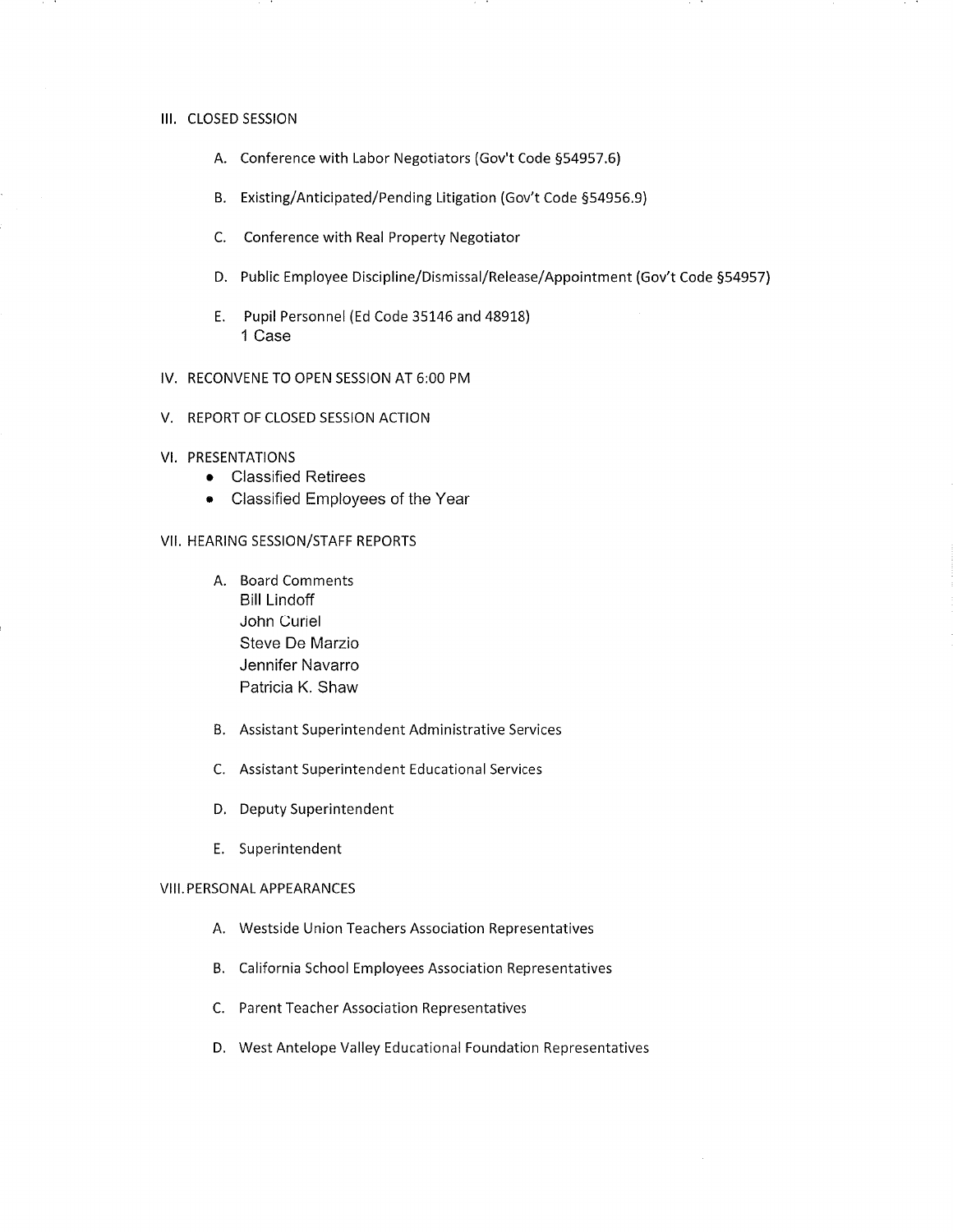#### IX. ITEMS FROM THE FLOOR

Please submit a yellow "Request To Speak To The Board Of Trustees" in the folder on the exhibit table for agenda and non-agenda items to the Secretary of the Board prior to the meeting. Not more than three (3) minutes are to be allotted to any one (1) speaker, no more than twenty (20) minutes on the same subject. This is not a question and answer period where the Board enters into dialogue. Testimony is not protected from damage claims for libel. Public Charges or allegations may result in legal action being brought by those individuals. lf you have questions for the Board, please provide the Board President with a copy and an administrator will provide answers at a later date.

#### X. PUBLIC HEARING

#### XI. ORGANIZATIONAL/GOVERNANCE

- A. Agenda Agenda for the May 21, 2019, Regular Board Meeting.
- B. Consent

Actions proposed for the Consent Calendar, are items with adopted policies and approved practices of the District and are deemed routine in nature. They will be acted upon in one motion, without discussions, unless members of the Board request an item's removal. The item will then be removed from the motion to approve and after the approval of the consent agenda the item(s)will be heard.

- Minutes of the Regular Meeting on May 7, 2019 The Board is requested to approve the Minutes of the Regular Meeting on May 7, 2019. 1..
- Fundraising Authorizations Attached for review and approval by the Board are individual requests from school organizations for fund raising activities. Each is presented on the District's pre-approved form. 2.

#### Personnel Report 3.

Personnel recommendations for the following classifications

- Management
- **•** Certificated
- Classified

### 4. Purchase Orders

Purchase orders are submitted for pre-approval if the purchase is over \$7,500. Purchase orders are submitted for ratification for items under \$7,500 per the adopted policy. ltems that have already been approved by virtue of individual board action/direction are also included on the ratification list, even if their value is over \$7,500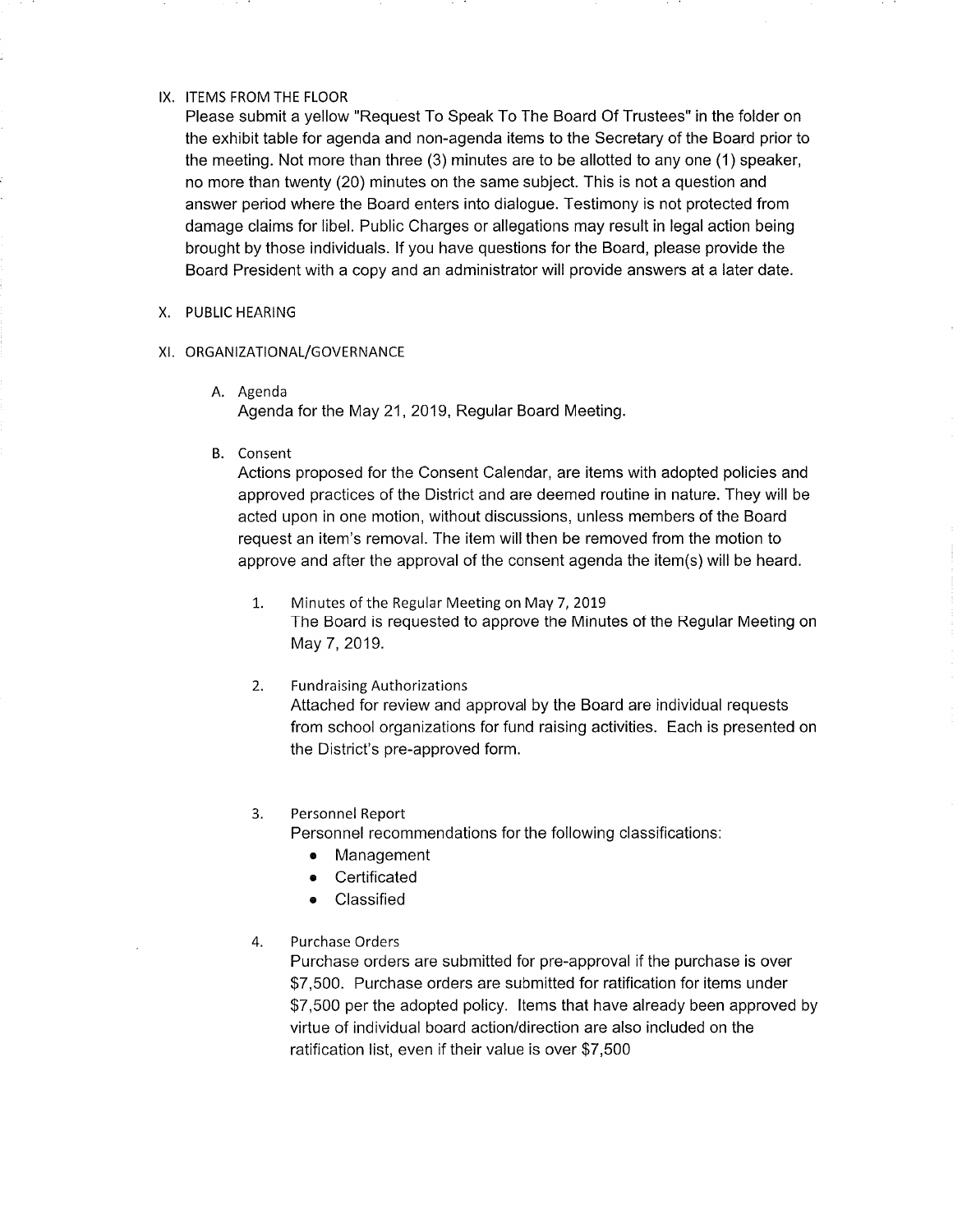- Conference/Workshop Schedule Conference and Workshop requests are processed in compliance with Board Policy 3350. 5.
- Consultant/Contract Schedule Consultant agreements and contracts are brought to the Board in accordance with Board Policy 3312 for various purposes including student assemblies, in-house staff workshops and vendor provided services. 6.
- C. Revised Board Policy Exhibit 5132, Dress and Grooming Anaverde Hills Uniform Policy Second Reading
- D. Process to Fill the Board Vacancy
- E. Election of President of the Board of Trustees With the resignation of Patricia K. Shaw, President, an Election of Officers to cover the open officer seat from June 4, 2019, through the Reorganizational Meeting in December 2019.
- F. Election of Vice President to the Board of Trustees With the resignation of Patricia K. Shaw, President, an Election of Officers to cover the open officer seat from June 4, 2019, through the Reorganizational Meeting in December 2019.
- G. Election of Clerk of the Board of Trustees With the resignation of Patricia K. Shaw, President, an Election of Officers to cover the open officer seat from June 4, 2019, through the Reorganizational Meeting in December 2019.
- H. Discussion ltem
	- Board Governance

#### XII. EDUCATIONAL SERVICES

#### XIII. PERSONNEL

- A. Classified Retirees
- B. Resolution 19-35, Classified School Employees Week
- C. Resolutions 19-36 and 19-37, Recognition of "2019 Classified Employees of the Year"
- D. Resolution 19-38, Recognition of "2019 Crossing Guard or Playground Supervisor of the Year"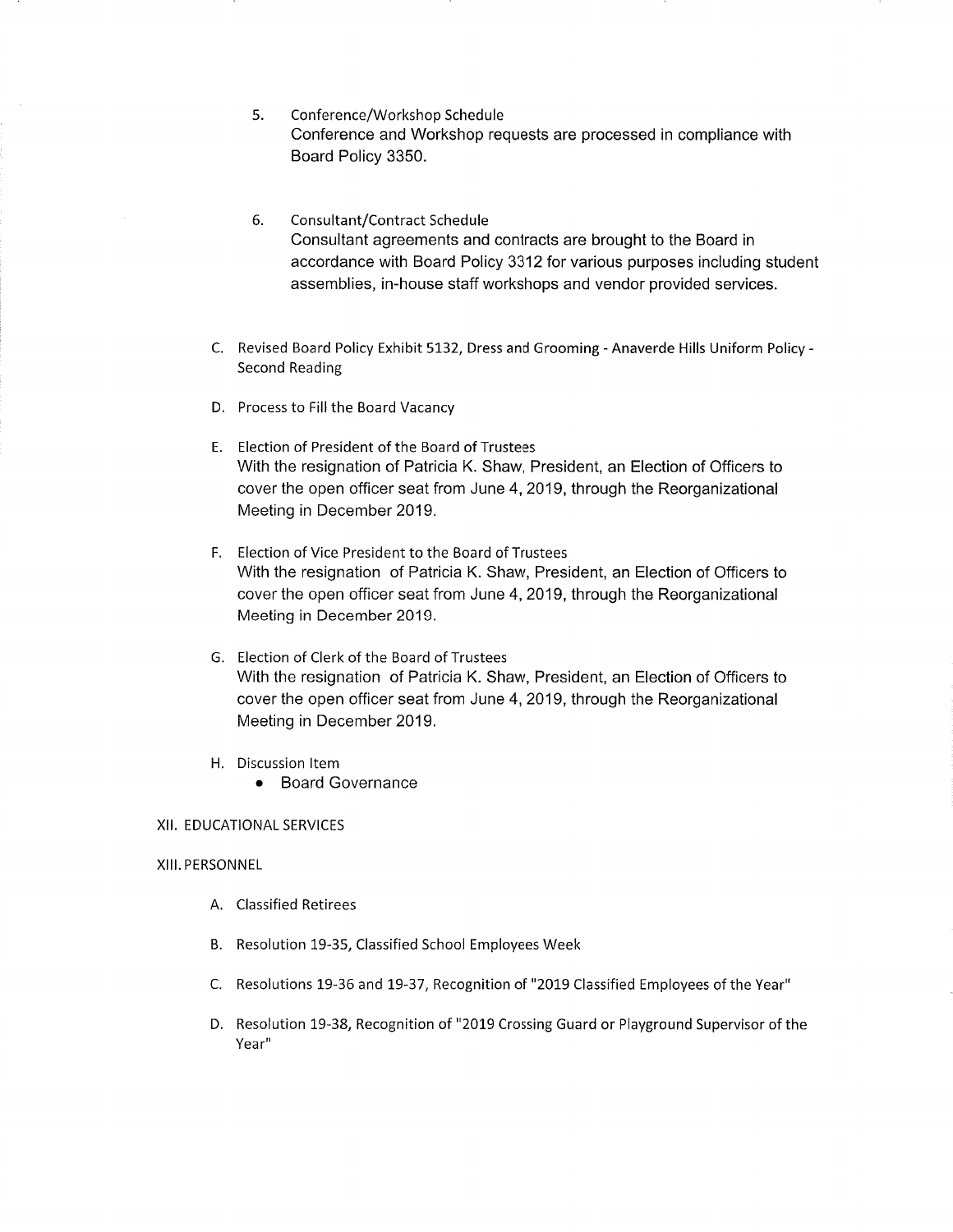- E. Variable Term Waiver
- F. WUTA -Memorandum of Understanding 19-14 Memorandum of Understanding 19-14 between Westside Union School District and Westside Union Teachers Association (WUTA): Loal Solutions Grant.

#### XIV. BUSINESS SERVICES

- A. Revised Administrative Regulation First Reading
	- Administrative Regulation 3460 Financial Reports and Accountability -Revised
- B. Notice of Completion
	- Dimension Data 21st Century Project
	- o Dimension Data Cottonwood Phase 2 Project
	- Dimension Data Cottonwood Phase 3 Project
- C. Award of Bid for Baked Goods
- D. Award of Bid for Siplast Roof Project at Sundown
- E. Resolution 19-39, Energy Conservation Assistance Act (ECAA) Loan

#### XV. INFORMATION SESSION

- A. ltems form the Floor Continued
- B. Dates to Remember Regular Board Meeting - June 4,2019 Board Candidate Orientation - June 8,2019 - Tentative Regular Board Meeting - June 18,2019
- C. Board Comments Continued

### XVI.NEW BUSINESS

Future Board Meeting ltems

- XVll. CLOSED SESSION Continued
- XVIII. RECONVENE TO OPEN SESSION at \_\_\_\_\_\_\_ p.m
- XIX. REPORT OF CLOSED SESSION ACTION

#### XX. ADJOURNMENT

ln compliance with the Americans with Disabilities Act, if you need special assistance to access the Board meeting room or to otherwise participate at this meeting, including auxiliary aids or services, please contact Tonya Williams at (661) 722-0716. Notification at least 48 hours prior to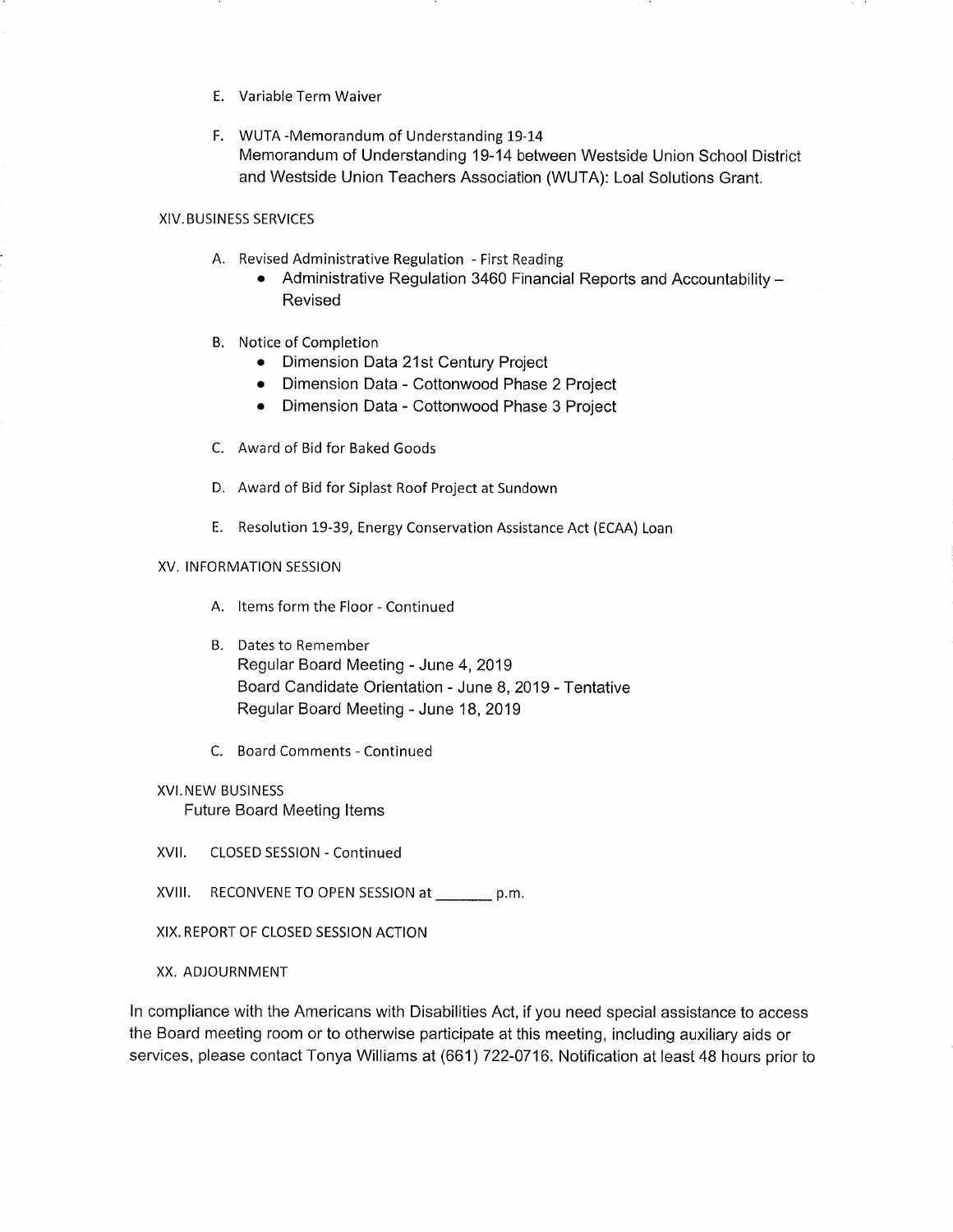the meeting will enable the District to make reasonable arrangements to ensure accessibility to the Board meeting room.

Any writings or documents that are public records and are provided to a majority of the governing board regarding an open session item on this agenda will be made available for public inspection on the District Web Site, www.westside.kl2.ca.us or in the District Office located at 41914 50th St. West, Quartz Hill, CA 93536 during normal business hours (8:00 a.m. - 4:00 p.m.).

# Core Beliefs and Board Goals 2018-2019

The District uses data to create a learning-oriented culture for both staff and students which defines success in terms of improvement and progress.

# 1. WE BELIVE THAT OUR TEACHERS AND STAFF ARE OUR MOST VALUABLE ASSETS AND RESOURCES

2. WE OPERATE WITH TRANSPARENCY, TRUST AND INTEGRITY, GOVERNING IN A DIGNIFIED, PROFESSIONAL MANNER, TREATING EVERYONE WITH CIVILITY AND RESPECT

3. WE ARE ABSOLUTELY COMMITTED TO PROVIDING A SAFE, DISTINGUISHED AND ENGAGING LEARNING ENVIRONMENT THAT ENSURES ALL STUDENTS LEARN TO THEIR HIGHEST POTENTIAL

A. Build the capacity of board and district staff in developing and monitoring data related to goals and priorities specifically in the area of cultural responsiveness and educational equity

B. A key concern and priority for this governing board is improving the accuracy and consistency of grading which should measure what students know, as they play a crucial role in every aspect of students' academic lives and future lives as global citizens. Areas of concern are: 1) Grades reflect progressive and mastery of content. 2) They are predictable and understood by parents and third parties. 3) That non-academic factors are graded separately. 4) The system adopted is not overwhelming for teachers.

C. The district will continue to develop School Safety protocols.

Annual Report by Educational Services

# 4. WE ARE ABSOLUTELY COMMITTED TO PROVIDING THE NECESSARY FACILITIES TO MEET THE HOUSING AND EDUCATION NEEDS OF OUR CHANGING STUDENT POPULATION AND A VISOIN THAT PROMOTES AND SUPPORTS THEIR FUTURE

A. Continue the Cottonwood Elementary School Modernization Annual Report by Business Services

# 5. WE ARE FISCALLY TRUSTWORTHY AND DEDICATED TO RESPONSIBLE **FINANCIAL ACCOUNTABILITY**

6. WE BELIEVE IN AND PROMOTE PARENT AND COMMUNITY INVOLVEMENT IN WESTSITE UNION SCHOOL DISTRICT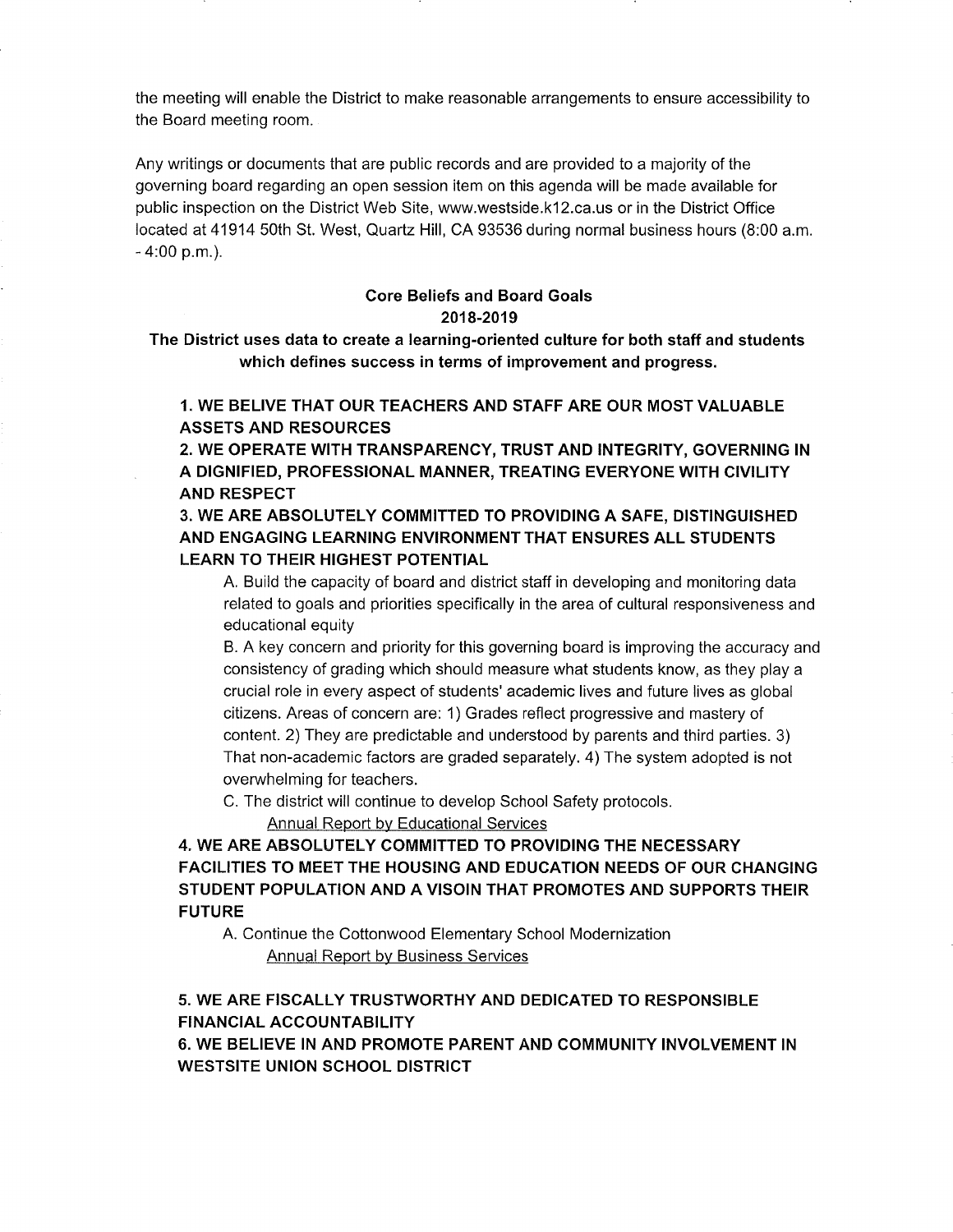#### 2018-2019 Board Expectations

The District uses data to create a learning-oriented culture for both staff and students which defines success in terms of improvement and progress.

# 1. WE BELIEVE THAT OUR TEACHERS AND STAFF ARE OUR MOST VALUABE ASSETS AND RESOURCES

### EXPECTATIONS:

a. Provide staff development to enable employees in a job classifications to maintain and improve their skills to meet stated goals of the Board to meet the needs of students. Continuously monitor and re-evaluate formula-driven staffing levels that adequately address student ratios and campus needs for all classifications of employees (classified, certificated, confidential, and administration)

b. Maintain and monitor administrative training programs to enable existing staff to become administrators or to increase the skills of current administrators to assume increasing levels of responsibility in the future as well as immediately assisting with the reduction of attendance issues, traffic safety and student discipline at all school sites. Create programs that enable classified employees who want to become teachers to obtain the necessary information to do so, and work with the CSEA Board to make sure members know about contractual benefits available when taking college classes. As grants become available to help classified employees become teachers, apply for any for which the District is eligible.

c. Provide ongoing recognition for school achievement, program development, i.e., California Gold Ribbon, Golden Bell, Employee of the Year, and Program lnnovation: Joe Walker STEALTH, Gregg Anderson Academy, The IDEA Academy at Cottonwood, Westside Academy and Hillview ôth Grade Academy d. Continue a long-term plan to provide total compensation for all positions within the district that is competitive with the surrounding Antelope Valley elementary school districts

e. Provide ongoing training to ensure a safe work place for all employees f. As funds are available revenues will be placed in a separate account to pay for long term post-employment benefits

a. d & e - Annual Report by Human Resources

b & c - Annual Report from Superintendent

f - Annual Report by Business Services

# 2. WE OPERATE WITH TRANSPARENCY, TRUST AND INTEGRITY GOVERNING IN A DIGNIFIED, PROFESSIONAL MANNER, TREATING EVERYONE WITH CIVILITY AND RESPECT

### EXPECTATIONS:

a. Continue to improve the knowledge level of trustees through ongoing training, participation in political actions that influence improved funding and legislation for educational programs, and programs of independent study. All Board Members will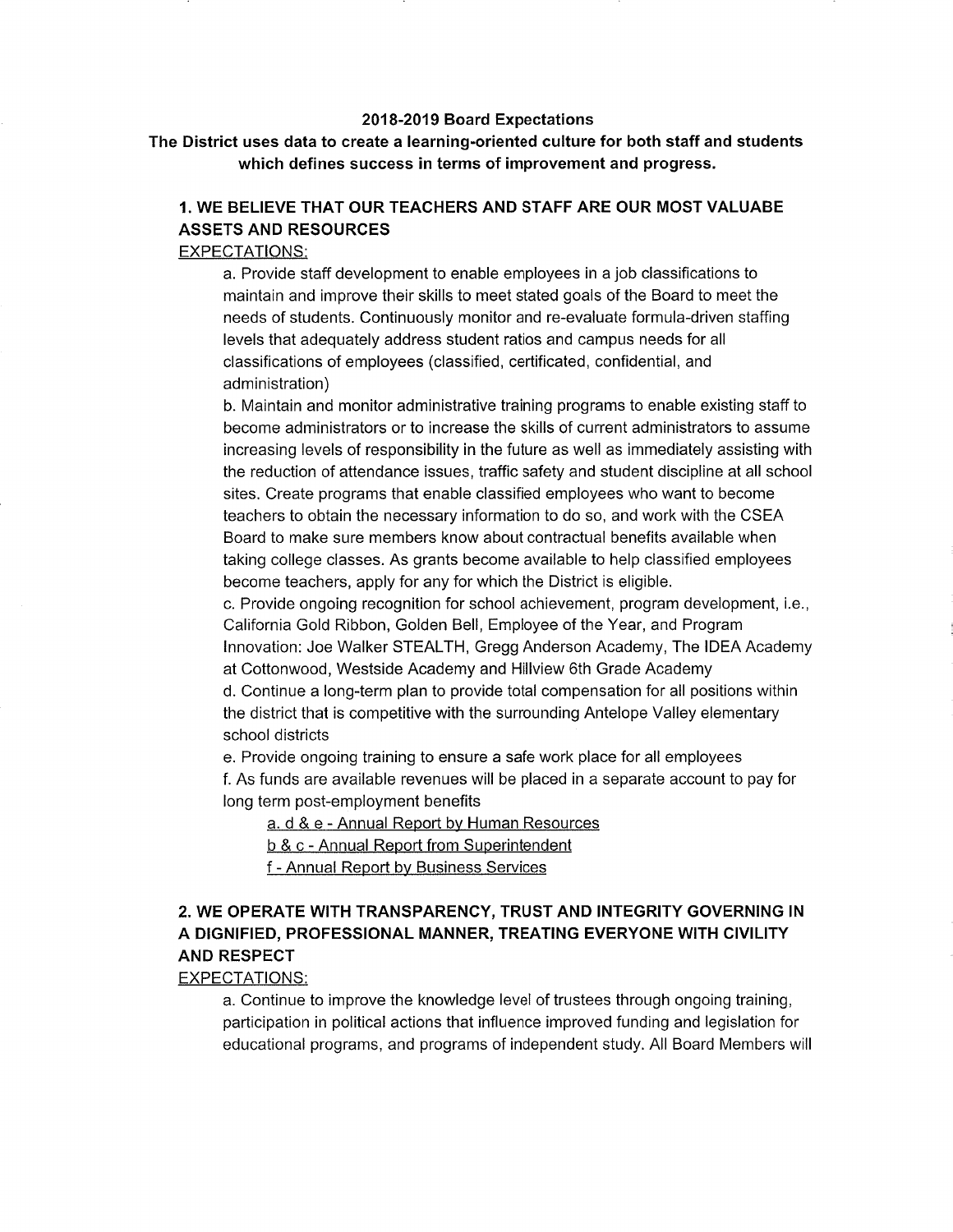attend the CSBA Annual Education Conference, with a report of sessions attended at a future Board Meeting, and receive a Masters in Governance certification

b. The board will initiate the annual process for self-evaluation in June

c. Annually set objectives to meet the goals of the district in June

d. Continue to improve working relationship with employee unions to enable communications that enhance the overall well-being of the district including all employees

e. A public-friendly version of the three major budget reports of the year shall be posted on the website.

# 3. WE ARE ABSOLUTELY COMMITTED TO PROVIDING A SAFE, DISTINGUISHED AND ENGAGING LEARNING ENVIRONMENT THAT ENSURES ALL STUDENTS LEARN TO THEIR HIGHEST POTENTIAL

EXPECTATIONS:

a. Staff will monitor comprehensive plans for improving student achievement including the Local Control Accountability Plan (LCAP) and the Comprehensive Safety Plans including the sections related to student discipline

b. All students will receive rigorous and effective instruction, support and intervention that afford equitable access to a high quality educational experience in an environment that nurtures critical thinking, communication, collaboration, creativity and social responsibility

c. Teachers will use research-based best practices to design and deliver instruction, which addresses the knowledge, concepts and skills outline in the State Standards. Teachers will design lessons that actively engage the minds of all learners with that which is to be learned. Learning objectives that describe what students will be able to do successfully and independently at the end of each lesson will be clearly articulated. Formative assessment will be used to guide and inform instruction. Summative assessment will be used to measure student learning.

d. Professional Development will be aligned to improve student outcomes. Data will be collected to substantial growth in student achievement.

# 4. WE ARE ABSOLUTLEY COMMITTED TO PROVIDING THE NECESSARY FACILITIES TO MEET THE HOUSING AND EDUCATION NEEDS OF OUR CHANGING STUDENT POPULATION AND A VISION THAT PROMOTES AND SUPPORTS THEIR FUTURE

EXPECTATIONS:

a. Monitor and maintain high-quality information systems throughout the District b. Continue to implement sustainable clean energy programs that promote the long-term well-being of both the District's finances and the environment c. Receive annual updates to the District's Facilities Master Plan while exploring and securing options to finance the plan.

b & c - Annual Reoort bv Business Services

### 5. WE ARE FISCALLY TRUSTWORTHY AND DEDICATED TO RESPONSIBLE FINANCIAL ACCOUNTABILITY